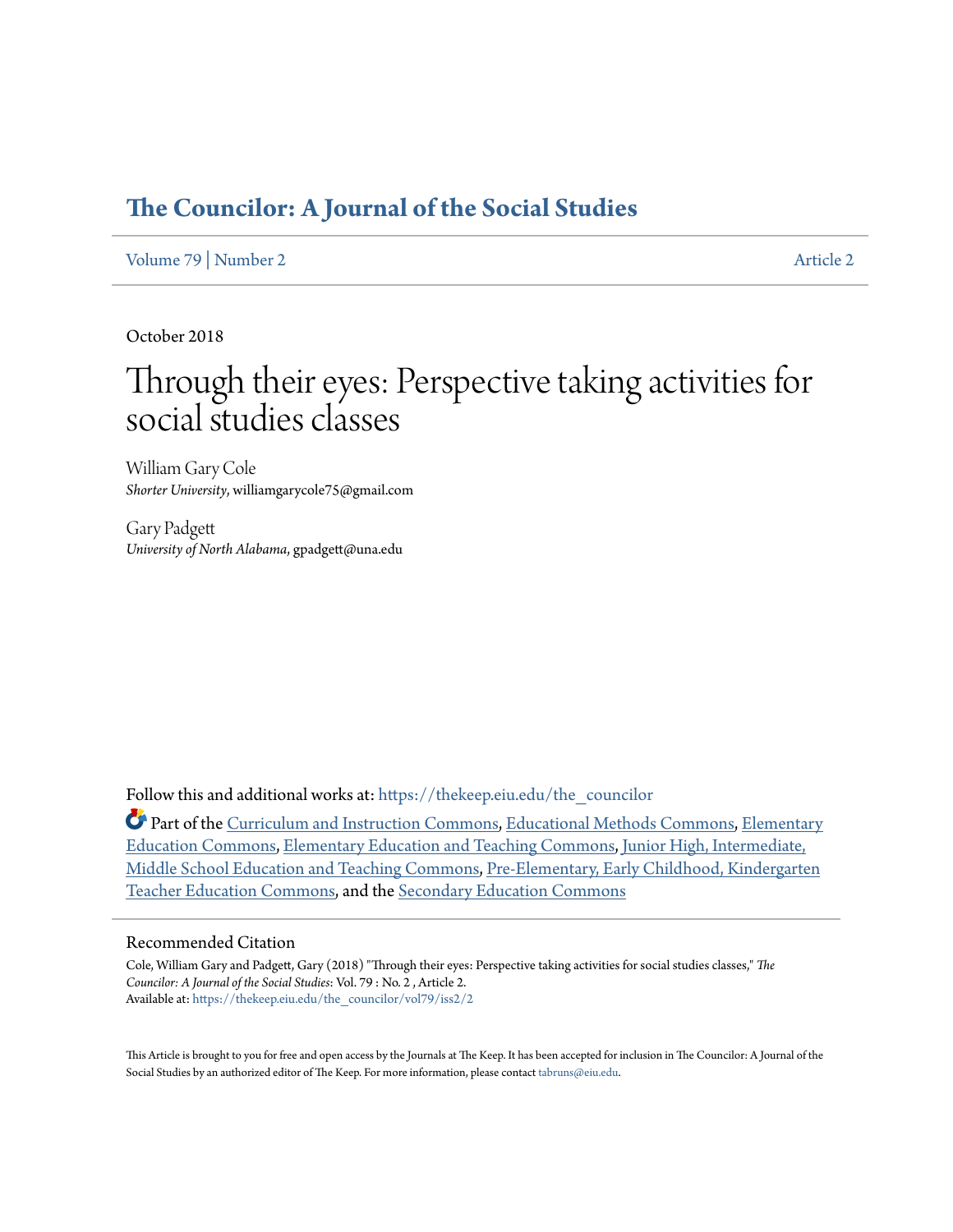#### *Through their eyes: Perspective taking activities for social studies classes*

#### **Perspective Taking in the Social Studies**

When seeking to plan meaningful lessons, the guiding force for social studies teachers across the country is the National Council for the Social Studies (NCSS). In 2013, the NCSS released its College, Career, and Civic Life (C3) Framework as a guide for social studies teachers who hope to blend content area understanding with the skills necessary to function in a modern, democratic society. A quick glance at the framework will reveal the repeated use of a very important word for teachers: "perspectives."

Most social studies teachers encourage perspective taking in their classes, to a greater or lesser extent. Asking students to see history through the eyes of the people who lived it is, for most us, a natural extension of the act of learning history. With thought-provoking activities, impromptu questions, and discussion prompts that ask students to step into historical events, teachers bring the past alive for their students.

In the classroom, perspective taking can be described as an instructional method that activates students' imaginations by asking them to put aside their modern views to experience history in its context (Lee & Ashby, 2001; Levstik, 2001). Perspective taking activities have been shown to increase student engagement, interest, and enjoyment in social studies classes, and to increase long-term retention of learning (Alvarez, 2008; DiCamillo &Gradwell, 2012; Gehlbach et al., 2008). Perspective taking activities have also led to increases in students' critical thinking skills, learning ownership, and historical understanding (Colby, 2009; Volk, 2012). For all of these reasons, perspective taking activities should be part of any educator's teaching arsenal. The following are two high-quality perspective taking activities that teachers can quickly implement in the classroom.

#### **Who's the Mount Rushmore of…?**

Washington. Jefferson. Roosevelt. Lincoln.

These four figures of American History tower philosophically above their peers. And thanks to Mount Rushmore National Memorial, they have the opportunity to tower physically as well. But what about Benjamin Franklin, the influential statesman? Why not Ulysses S. Grant who secured victory in the American Civil War and served as a two-term president? Why not Susan B. Anthony or Frederick Douglass? And why not a new monument with more modern figures like Franklin D. Roosevelt, Martin Luther King, Jr., Rosa Parks, and Cesar Chavez?

I developed the *Who's the Mount Rushmore of…?* Activity after a trip across the American West a few years ago. I found this activity provided a fun, student-centered way for me to emphasize the concepts of the C3 Framework, such as analyzing complex factors and historical contexts that shape perspectives (D2.His.4.9-12.; D2.His.5.9-12.) and examining how modern views of history are limited by the available historical sources (D2.His.8.9-12). Additionally, this activity can be modified to a wide variety of historical topics. Suggestions for these types of modifications are provided in the *Notes* section below.

#### **Opening with Research**

Students should begin the assignment by conducting research into the monument and its history. Specifically, students should seek to answer these questions:

- Who were Jonah LeRoy "Doane" Robinson and Gutzon Borglum, and why were they significant to Mount Rushmore?
- Who are the people who appear on Mount Rushmore? Why were these men chosen? Who made this choice?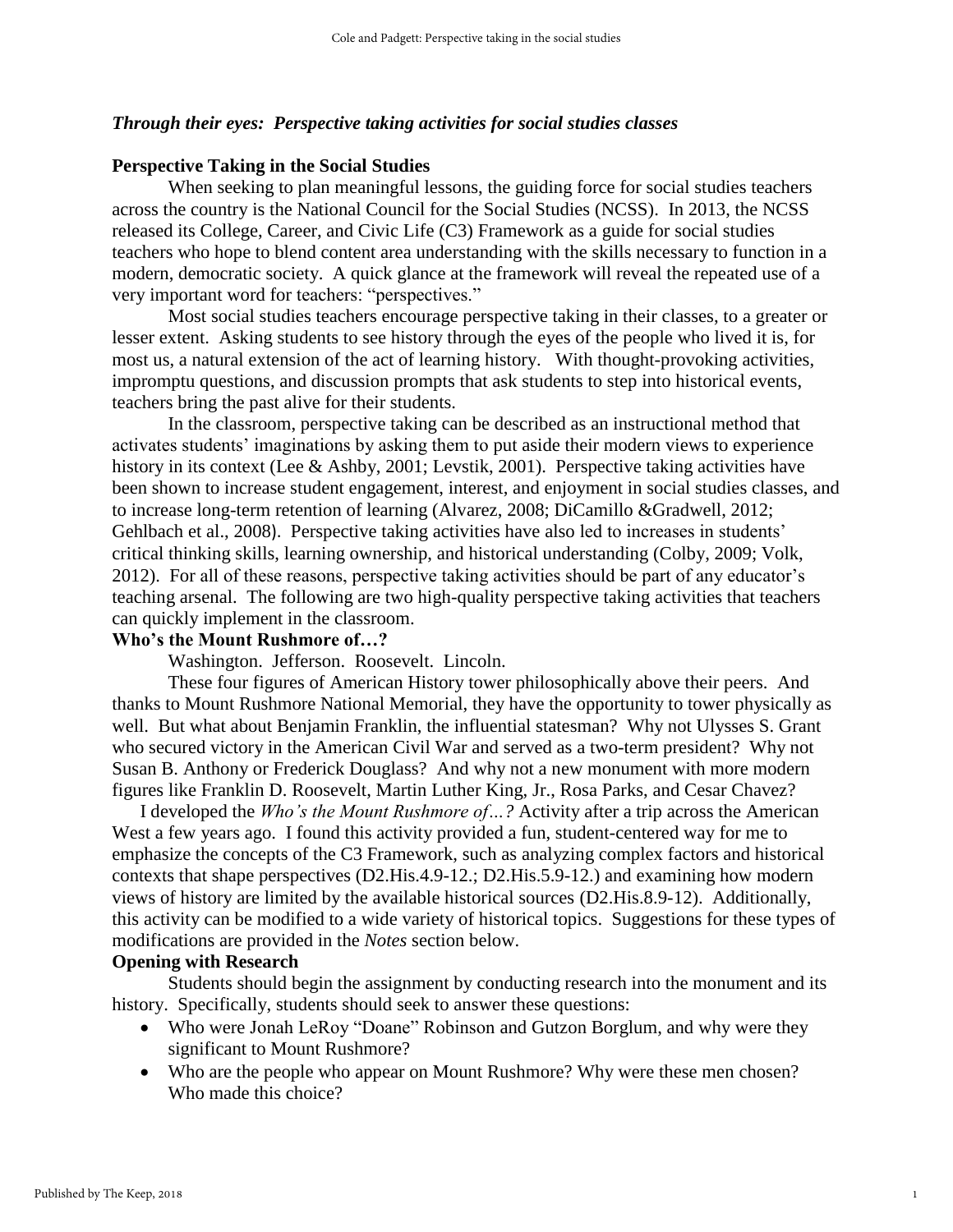• Does everyone agree that these men were the perfect choice? What are some other suggestions for people to appear on this type of monument?

Students who struggle to locate quality information may be directed to these websites:

- https://www.nps.gov/moru/learn/historyculture/people.htm
- http://www.smithsonianmag.com/history/the-making-of-mount-rushmore-121886182/
- http://www.history.com/topics/us-presidents/mount-rushmore

When students have completed their research, lead a short, whole-class discussion to check for understanding and to modify any possible misunderstandings. When you are confident that students have a thorough understanding of the basic ideas, jump into the activity.

# **The Main Event: Taking Perspectives**

The purpose of this activity is for students to research prominent characters in a particular period of history, and to select the most important characters by evaluating their relative importance. Any period of American history (or world history) could serve as the setting for this activity. For the purpose of simplicity in demonstrating the use of the activity, we will use the Women's Rights Movement as the setting.

For students to fully capitalize on the power of perspective taking in this activity, it is important to help students take the proper perspective. Divide students into groups, and inform students that each group is a committee that has been formed to plan the new Mount Rushmore of the Women's Rights Movement. They are to use the Internet to conduct research to decide who should be portrayed on the monument.

First, each group should select a "Borglum." This group member is named for Gutzon Borglum, the artist who designed the Mount Rushmore monument. Leave the methods for selecting the Borglum up to the groups. Most groups will likely vote, but some may not. Let students know that they have to live with their decision no matter the outcome.

Next, each individual student will research prominent characters in the Women's Rights Movement and create a list of the four most important. Those characters should be ranked, with #1 the most crucial player in the movement, in the student's opinion. Students should write a sentence or two describing why they chose that person and why they ranked them as they did.

Third, students should discuss in their groups the characters they chose and why. Every student should be allowed to share his or her findings with the group. The goal of this lesson segment is for each group to compile its own list, ranked 1-4. Immediate consensus is not necessary, and may not even be desirable. Remember, we are trying to teach students to form an informed opinion from research, to defend that opinion from scrutiny, and to come to an educated compromise based on the thoughts of the group.

Sometimes students in groups will immediately agree on the characters that belong on the new monument. Other times, agreement may become nearly impossible. This is when the group's Borglum steps in. Toward the end of this segment of the lesson, the Borglum must make a final decision based on the arguments of the committee members. Again, the Borglum may allow group members to vote on the list, or the Borglum may make a unilateral decision (in the same fashion as the original Borglum). Admonish the Borglums, though, to beware of being too heavy-handed with the decision-making power, as a whole-class vote is coming, and angry team members will have the opportunity for revenge.

Finally, each Borglum should present his or her final list to the class, and make arguments for each character. Display the choices as they are presented. Once all presentations are completed, the whole class should be allowed to vote. Remember, the purpose of this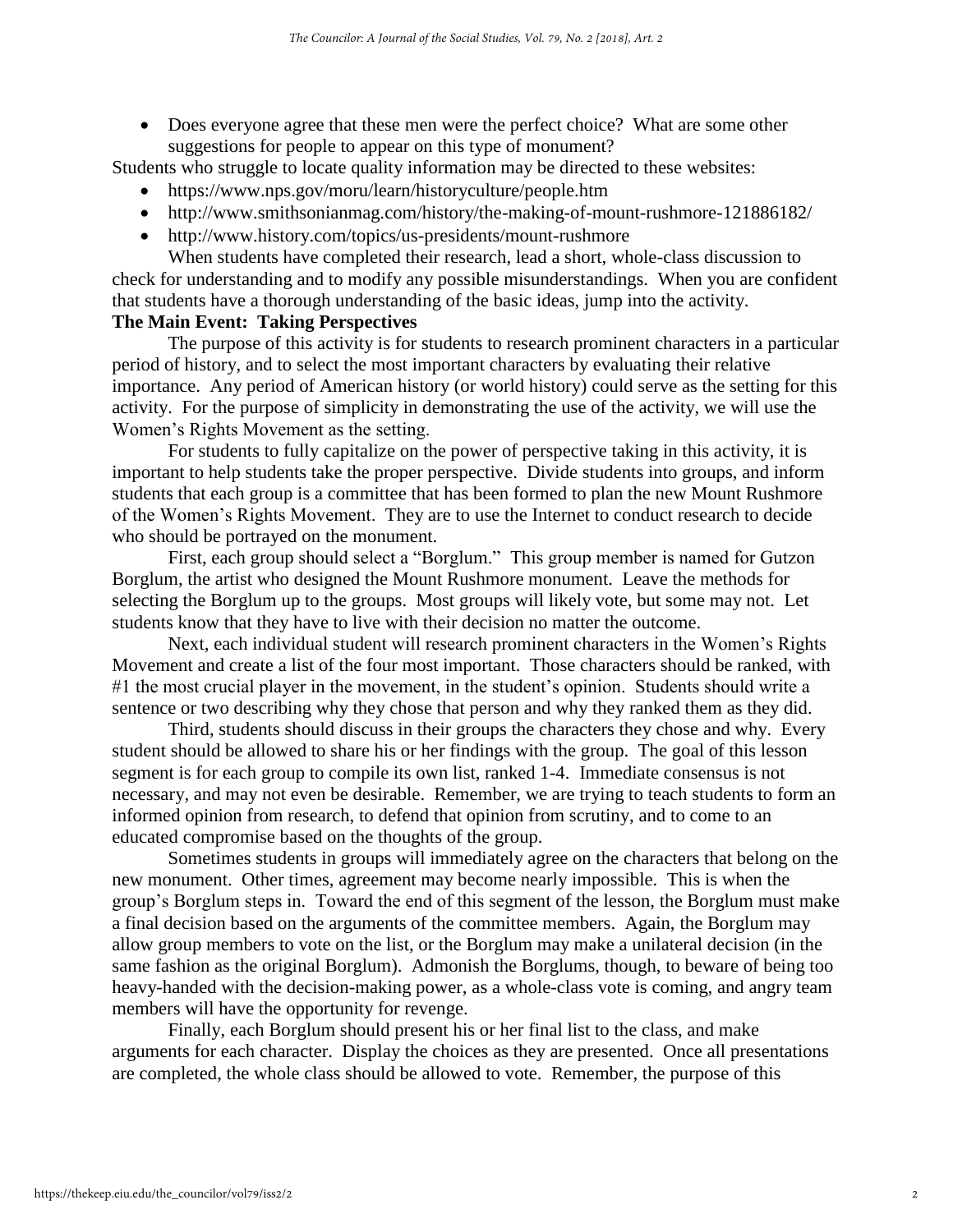activity is for students to master the process and all the steps involved. Since there is no right or wrong answer, the actual people chosen are, to a greater or lesser extent, not as important.

## **The Grand Finale: Choices, Choices, Choices**

I developed two different conclusions for this lesson, and the one I selected depended upon the needs of the class. For classes with artistically inclined students, the lesson could be concluded by asking students to draw and color the Mount Rushmore of the Women's Rights Movement using the final list of characters voted upon by the class. For classes that need a little more practice writing, ask students to write a short paragraph discussing how they feel about the final list. How did it compare to their personal list? How did it compare to their group's list? How would they improve it?

#### **Notes: Some things to consider**

- There are a number of online programs that can be used to insert actual images of the students' choices into photos of Mount Rushmore. These images can be highly entertaining for students, and a good reward for a hard day's work. Face in Hole and photofunia.com are two online programs you can use for this purpose.
- Consider these topics for your class: Who's the Mount Rushmore of...
	- The Civil Rights Movement?
	- The Progressive Era?
	- The World Wars?
	- The Space Race?
	- The War on Terror?

#### **Conclusion**

The *Who's the Mount Rushmore of…* Activity is a fun way to encourage students to research, form conclusions, debate, and defend arguments. This activity activates higher order thinking and emphasizes the concepts of democratic citizenship, decision making, evaluating sources, and using evidence as called for in the C3 Framework. Taking the perspectives of members of a committee planning a new Mount Rushmore allows students to become more invested in the assignment and to see history through the eyes of the people who lived it.

### **Activity #2: Multiple Perspectives on the Creek War Introduction**

The current political climate has made it an interesting time to teach history. Issues such as the war in the Middle East, immigration, and "conservative" vs. "liberal" are reduced on the national level to an "us" vs. "them" argument. The idea of "good guys" and "bad guys" makes for good TV, but it does very little to address the complexity of multiple perspectives and motivations. This reduction of complexity also excludes those in the periphery that are not easily categorized or understood. As teachers of history, it is our job to not only provide the facts, but to teach our students how to analyze issues as the complex world issues they are.

When teaching, I have often noticed that my students want issues presented to them in a black and white manner. My common answer of "it depends" is never sufficient for them, but as every good history teacher knows, complex issues demand complex answers. The answer becomes more complex as multiple perspectives are presented and analyzed. Which is the "right" perspective often depends on who is speaking and what supporting evidence is provided.

When looking at current world issues facing the United States, such as war and immigration, an analogy came be made to the Creek War of 1813. As the fledgling United States was expanding Westward, they were pushing the indigenous people off their land, causing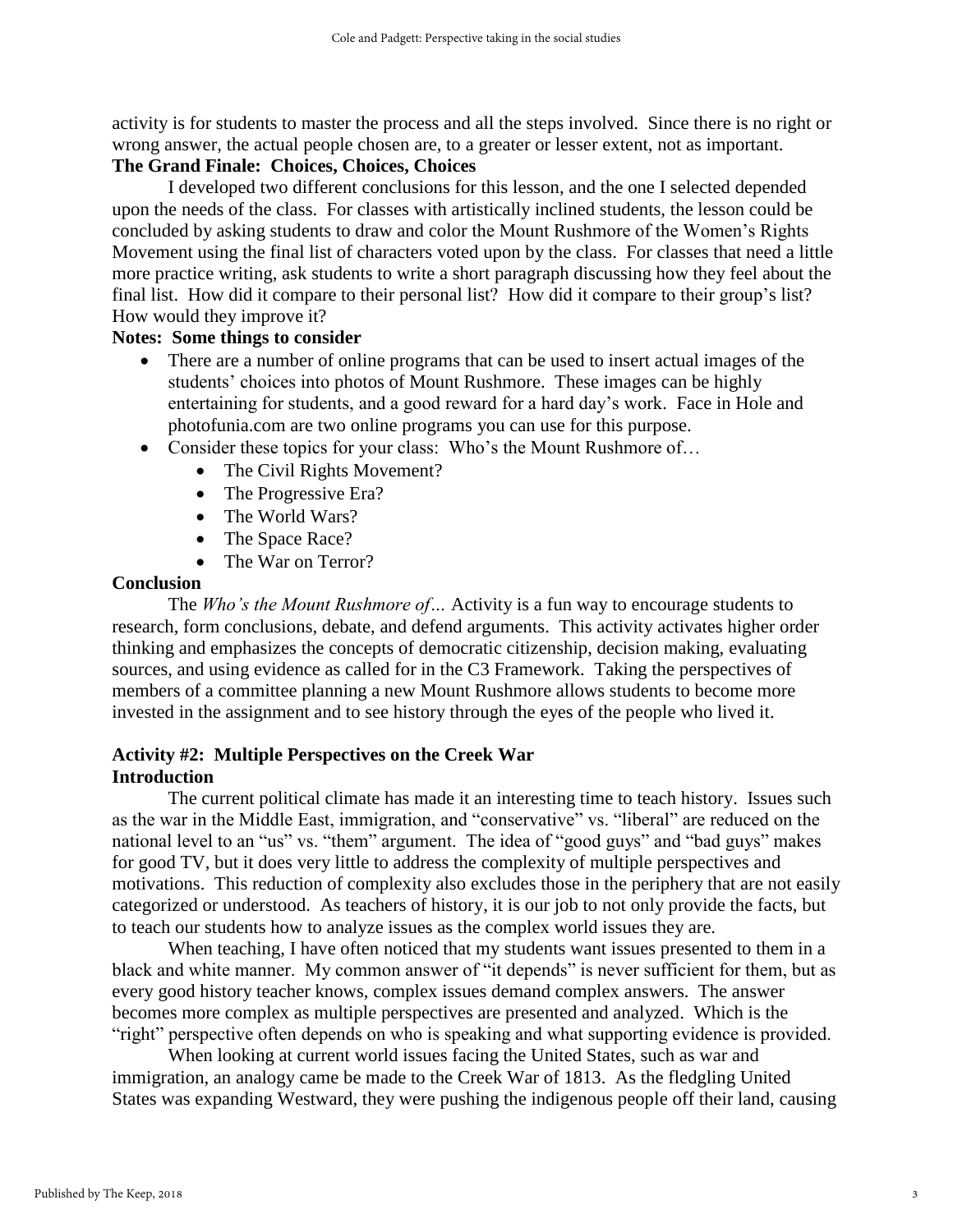economic loss, cultural upheaval, and death. The Creek perspective of the United States' invasion is like the one currently heard regarding Mexican immigrants or those from the Middle East. However, is it that simple now, or back then? What perspective would someone caught in the middle of these conflicts say? Would gender play a role? What if someone could sympathize with the Creeks, but were called by the United States' government to fight?

A reduction in complexity does not do this war justice. The interaction between Creeks and other indigenous communities had existed since time immemorial, and Creek interaction with Europeans and those of European descent date back centuries. The "mixed blood" population living as Creek or as Americans (and sometimes both) was very large by 1812. The idea of fighting another Creek, another Indian, or your cousin had to play a role as these conflicts escalated. As Prolific the Rapper says, "I'm Mexicana, Lakota, and I'm white too. I'm mixed with everyone, so a part of me is just like you." This complexity of identity, nationality, and (dis)inclination towards war needs to be explored.

The Multiple Perspectives on the Creek War Activity incorporates the philosophies and the details of the NCSS C3 Framework in a number of ways. First, the learning and research methods utilized by this activity allow students to evaluate multiple sources of evidence and to develop these into a well-reasoned argument about the Creek War (D2.His.16.9-12). Second, by closely examining the events and participants in the Creek War from multiple perspectives, students will find themselves conducting an in-depth analysis of a historical political philosophy and its impact on the application of democratic principles on a group of people (D2.Civ.8.9-12; D2.Civ.10.9-12). The combination of the ideals of these standards with the practice of perspective taking can create a powerful opportunity for deep learning in the social studies classroom.

#### **Open With Research**

To analyze these issues, students will need to study the Creek War of 1813. This topic is supported in my state by Alabama 10<sup>th</sup> Grade Social Studies Course of Study Standard 8, which calls for students to "compare major events in Alabama from 1781 to 1823, including statehood as part of the expanding nation, acquisition of land, settlement, and the Creek War, to those of the developing nation."

#### **Taking Perspectives**

This lesson asks students to review their knowledge of the Creek War and to analyze it through the lens of people from that period. The teacher can assign one of the ten developed perspectives or allow the students to choose one. The ten perspectives developed for this lesson are:

- 1. A Creek man living in the Upper Towns
- 2. A Creek woman living in Upper Towns
- 3. A Creek man living in the Lower Towns
- 4. A Creek woman living in Lower Towns
- 5. A male Alabama militia member
- 6. A male Georgia militia member
- 7. A male Tennessee militia member
- 8. A Cherokee male enlisted to fight against the Creeks
- 9. A Choctaw male enlisted to fight against the Creeks
- 10. An African slave held by a Creek family living in the Upper Towns

It is important to make sure that all ten of the perspectives are represented so that the class can hear voices from those that may support or disagree with the perspective they have analyzed.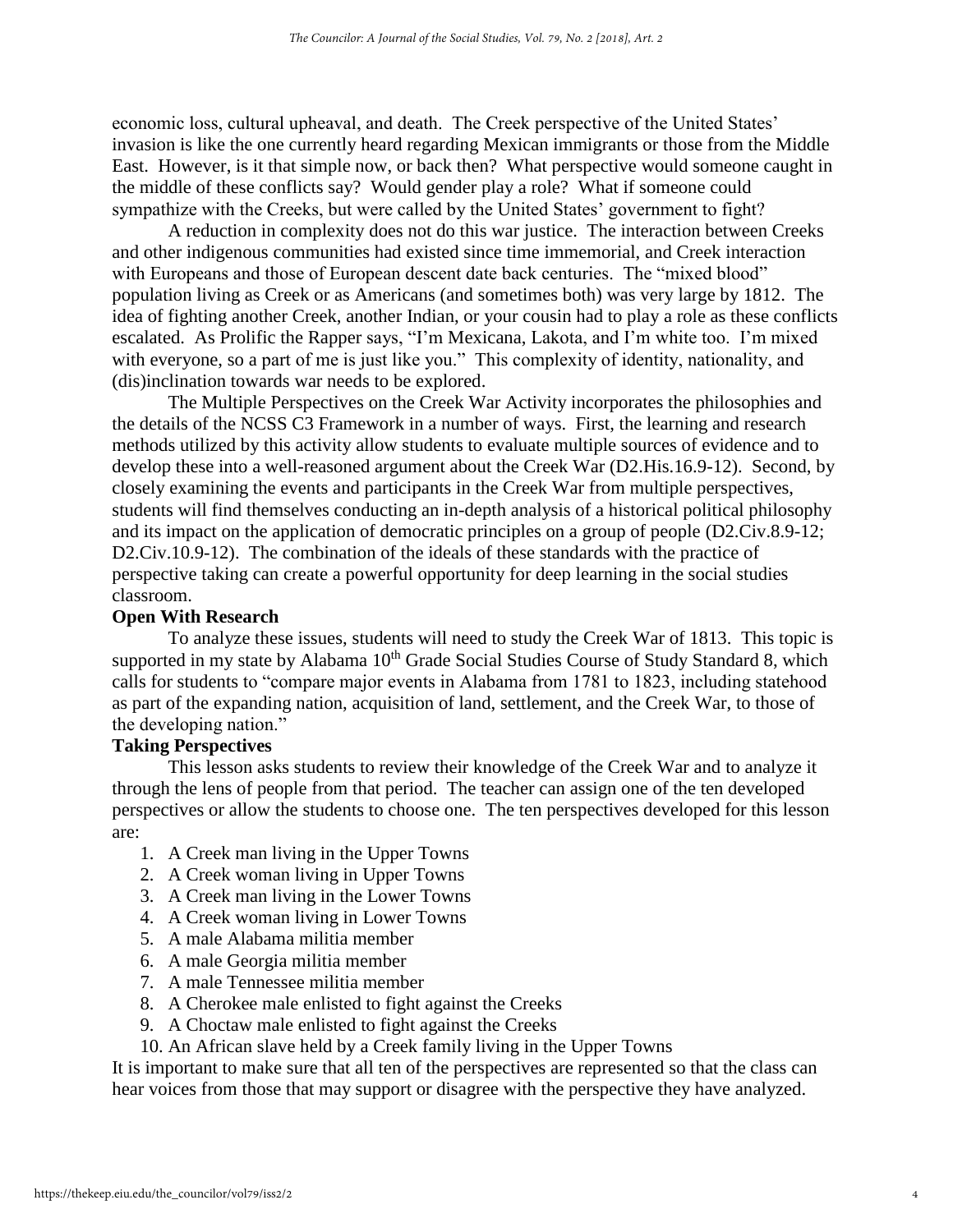The students should be provided with information about a person that matches one of the people above. The students will then create a document detailing that person's perspective. Questions to be answered in this document are:

- 1. Who is seen as the aggressor by this person? Why?
- 2. Does this person support going to war? Why or why not?
- 3. What outcome does this person hope for?

Once the students have created their document, they should present them to the class. In this way, all of the students can hear how people from different walks of life viewed the Creek War of 1812.

# **Concluding With Application**

To conclude, students should be asked to apply this approach to a current issue such as the Dakota Access Pipeline issue, which would relate to modern American Indian concerns, economic interests of the United States, and could make use of lyrics from Prolific the Rapper whose music discusses the current state of the pipeline. Topics of this nature are often reduced to black and white and ignore all the grey areas.

# **Conclusion**

As seen in the NCSS C3 Framework, perspective taking is a valuable method for teaching students to see history through the eyes of the participants. The Mount Rushmore Activity and the Multiple Perspectives on the Creek War Activity provide opportunities for students to actively engage history on a personal level.